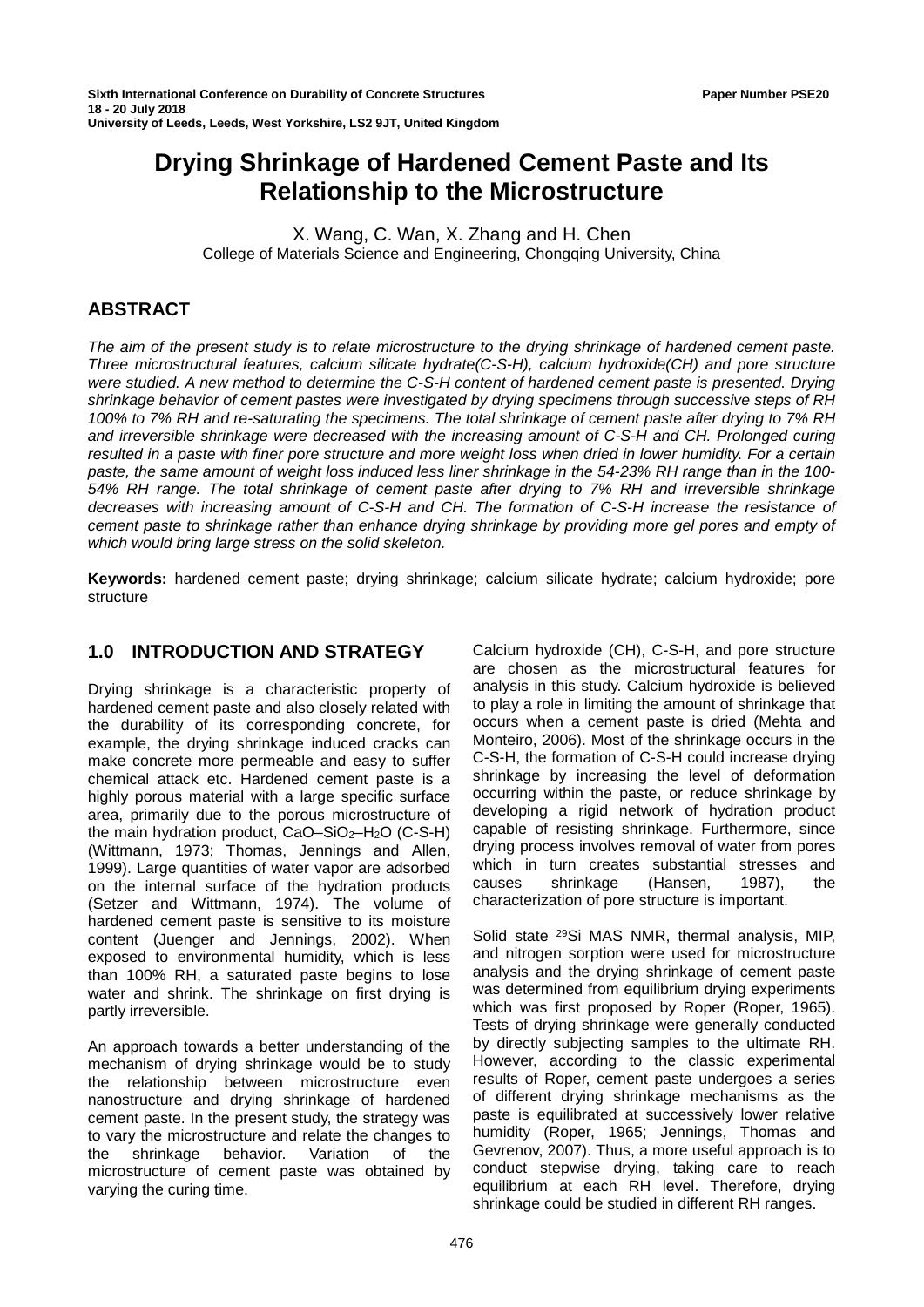# **2.0 EXPERIMENTS**

Cement pastes were prepared by hand mixing a ASTM Type I cement (Table 1) at W/C ratio of 0.4 with de-ionized water for 5 minutes. Samples were cast in polystyrene vials (27 mm diameter, 50 mm height) and sealed in air-tight containers in a 24 ˚C water bath. After the first 24 h, samples were demoulded and cured at room temperature (24  $\pm$ 3 °C) in an air-tight container filled with limesaturated water for ages of 7, 28, 56 and 180 days. After the specified curing time, samples were removed from the lime water and prepared for tests.

**Table 1.** Chemical analysis of ASTM Type I Portland cement

| Mineral<br>composition | Weight<br>percent (%) | Chemical<br>Composition        | Weight<br>percent (%) |  |
|------------------------|-----------------------|--------------------------------|-----------------------|--|
| $C_3S$                 | 48.26                 | SiO <sub>2</sub>               | 21.84                 |  |
| $C_2S$                 | 26.23                 | $Al_2O_3$                      | 4.96                  |  |
| $C_3A$                 | 7.21                  | CaO                            | 64.97                 |  |
| $C_4AF$                | 10.64                 | Fe <sub>2</sub> O <sub>3</sub> | 3.50                  |  |
|                        |                       | MgO                            | 1.90                  |  |
|                        |                       | SO <sub>3</sub>                | 0.77                  |  |
|                        |                       | Loss of ignition<br>(%)        | 0.65                  |  |

The equilibrium drying experiments were conducted after the method proposed by Roper (Roper, 1965) and Jennings (Jennings, Thomas and Gevrenov, 2007). Thin (0.80mm) discs were sliced using a water-lubricated diamond precision saw. Initially saturated discs were progressively dried step-bystep via enclosing them over saturated salt solutions with different equilibrium relative humidity in sealed desiccators. The desiccators were filled with nitrogen gas to prevent carbonation. The successive steps of RH were 84%, 74%, 54%, 23%, 7% and the temperature was maintained at  $24 \pm 3$  °C. At regular intervals the discs were weighed and the length was measured using a micrometre. Only when the length and weight stabilized at one RH was the discs moved to the desiccators containing the next-level RH. Irreversible drying shrinkage was then determined by re-saturating the specimens step by step and the last step was placing specimens in lime-water.

Before measuring pore structure, samples were ground to particle sizes in the range of 600 to 1180 μm and then freeze-dried. The pore structure was measured using a nitrogen surface area analyzer (Micromeritics ASAP 2020). Porosities and pore structure were calculated by the Barret, Joyner and Hallenda (BJH) method on the adsorption isotherm.

The quantity of calcium hydroxide in the pastes was calculated by thermogravimetric analysis (TGA) method using a TG-DSC analyser (NETZSCH STA 449C). Samples were freshly crushed and ground into powder under carbonation free condition, then

were heated to 1000 °C at 20°C/min, under a constant flow of nitrogen.

# **3.0 DETERMINATION OF C-S-H CONTENT**

In the present study, the C-S-H content was determined from a combination results of thermogravimetric analysis and single pulse 29Si solid state MAS NMR. The strategy was to calculate the percentage of  $SiO<sub>2</sub>$  reacted in the raw materials via 29Si NMR analysis.

Single pulse 29Si solid state MAS NMR spectra were acquired using a Bruker AVANCE III 400MHz spectrometer (operating frequency of 79.49 MHz for  $29$ Si). Samples were packed into 7 mm ZrO<sub>2</sub> rotors and spun at 6 kHz. The spectra were acquired over 10000 scans using a pulse recycle delay of 3 s, a pulse width 4.5 μs, and an acquisition time 10.29 ms.

Deconvolution of the spectra provides quantitative information on the fractions of Si present in different tetrahedral environments, Q<sub>n</sub>, where n denotes the connectivity of the silicate tetrahedron: thus Q<sub>0</sub> represents isolated tetrahedra in the anhydrous paste (at around  $-71$  ppm);  $Q_1$  represents chain-end group tetrahedral (at round  $-79$  ppm),  $Q_2$  represents middle groups where both adjacent tetrahedral are occupied by silicon tetrahedral (at round -83 ppm), Q3 represents branching sites and Q4 cross-linking sites in a three dimensional framework (Cong and Kirkpatrick, 1996; Love, Richardson and Brough, 2007; Girão, Richardson and Porteneuve, 2007; He and Hu, 2007). Thus  $\alpha = I(Q_1+Q_2+Q_3+Q_4) / I(Q_0)$  $+Q_1+Q_2+Q_3+Q_4$ , where a denotes the percentage of Si reacted. The percentage of  $SiO<sub>2</sub>$  reacted equals the percentage of Si reacted.

In thermogravimetric analysis, the weight of hydrated cement paste after firing to 1000  $^{\circ}$ C, W<sub>1000</sub>, represents the weight of the raw cement used. Thus,  $W(SiO<sub>2</sub>) = 0.2184*W<sub>1000</sub>$ , where  $W(SiO<sub>2</sub>)$  denotes the weight of SiO<sub>2</sub> (SiO<sub>2</sub> makes up 21.84% of the original cement as shown in Table 1). And  $Wr(SiO<sub>2</sub>)$  $=\alpha^*W(SiO_2)$ , where  $Wr(SiO_2)$  denotes the weight of SiO<sub>2</sub> reacted.

The stoichiometry of C-S-H is assumed to be C3.4S2H3 (Mindess and Young, 1981; Olson and Jennings, 2001). According to the law of conservation of mass, that is, the quantity of the  $SiO<sub>2</sub>$  reacted equals to that of the  $SiO<sub>2</sub>$  in the hydration products,  $W(C-S-H) * M(S_2) / M(C_{3.4}S_2H_3) =$  $Wr(SiO<sub>2</sub>)$ , where M denotes molar mass,  $M(S<sub>2</sub>)$  /  $M(C<sub>3.4</sub>S<sub>2</sub>H<sub>3</sub>)$  denotes the SiO<sub>2</sub> content in C<sub>3.4</sub>S<sub>2</sub>H<sub>3</sub>,  $M(S_2)$  /  $M(C_{3.4}S_2H_3)=0.3293$ . Thus,  $W(C-S-H)$  =  $Wr(SiO<sub>2</sub>)$  \* M(C<sub>3.4</sub>S<sub>2</sub>H<sub>3</sub>) / M(S<sub>2</sub>)=0.6632<sup>\*</sup>α<sup>\*</sup>W<sub>1000</sub>, where W(C-S-H) denotes the weight of C-S-H. Therefore, the C-S-H content can be calculated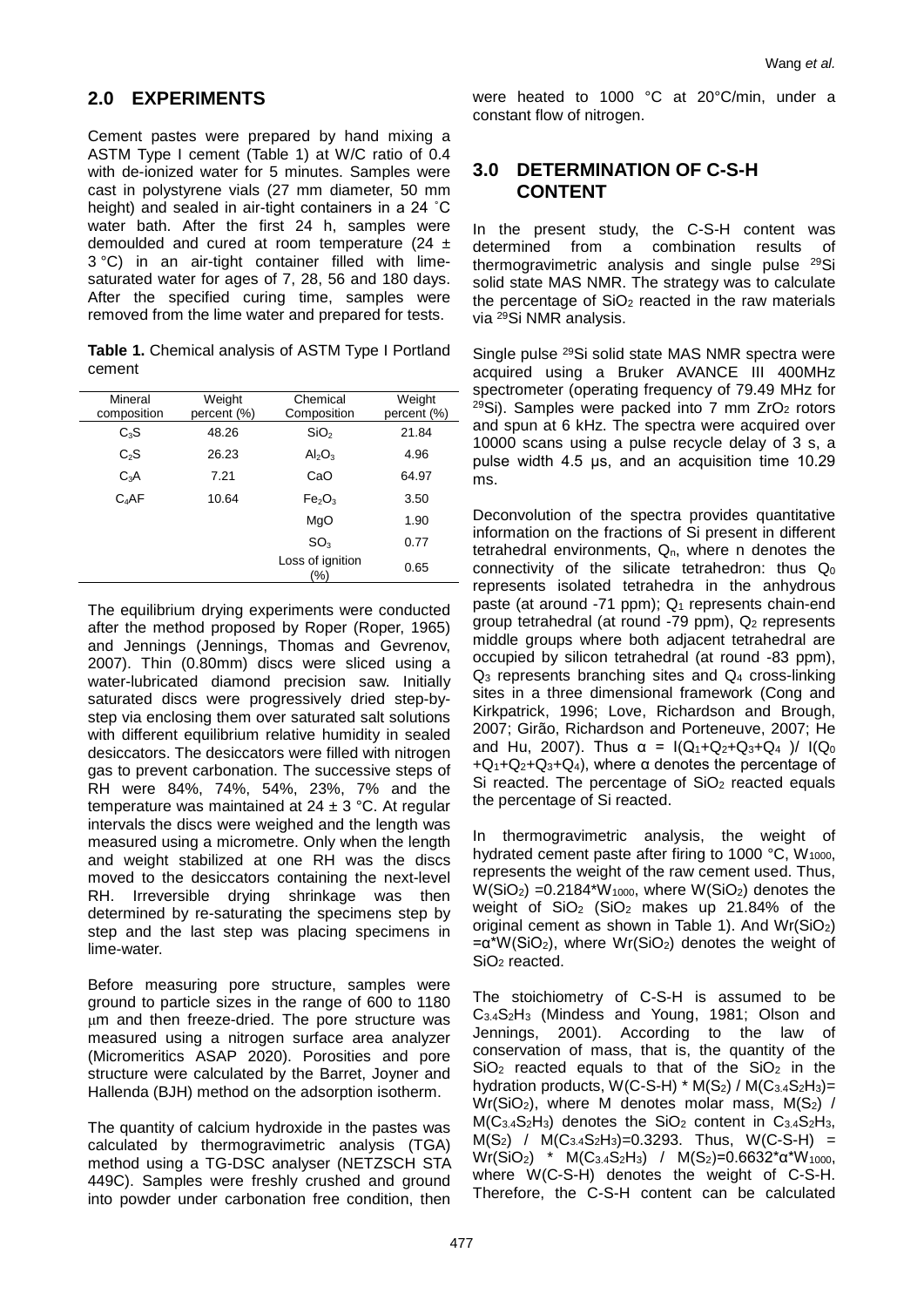using the equation: %C-S-H =  $W(C-S-H) / W_{\text{paste}} =$ 0.6632\*α\*W<sup>1000</sup> / Wpaste, where Wpaste denotes the weight of dried paste at 105℃.

# **4.0 RESULTS AND DISCUSSION**

### **4.1. Characterization of Microstructure**

### CH and C-S-H

Typical TG- DSC results were presented in Fig. 1, and corresponds to the results obtained for cement paste hydrated for 28 days. The first endothermic peak of DSC curve is attributed to the dehydroxylation of C-S-H phase, corresponding to the mass loss on the TG profile around 200℃ (Neto, Cincotto and Repette, 2008; Alarcon-Ruiza, Platret, Massieu and Ehrlacher, 2005; Esteves, 2011). The second major peak of DSC curve is also endothermic and mainly corresponds to the decomposition of calcium hydroxide between 400- 500℃ or so (Neto, Cincotto and Repette, 2008; Alarcon-Ruiza, Platret, Massieu and Ehrlacher, 2005; Esteves, 2011), the exact temperature interval can be clearly identified by DSC curve as shown in Fig. 1. No representative peak was found at DSC curve around 800 ℃ . The quantity of calcium hydroxide in the pastes determined from the thermogravimetric curves are given in Table 2 (as percentage of paste dried at 105℃). As expected, calcium hydroxide contents of samples increase with the curing time.

Typical single-pulse 29Si solid state NMR results were presented in Fig. 2, and corresponds to the results obtained for cement paste hydrated for 28 days, the same as in Fig. 1. In the studied system, no Q3 and Q4 were found. The results of the deconvolution of spectra are given in Table 2. As shown, C-S-H contents of cement pastes and Q2 contents of C-S-H increase with the curing time,

#### Pore structure of C-S-H

In this study, nitrogen adsorption gives information about pores in the diameter range of 1.7-50 nm, which include small capillaries and gel pores that are associated with the C-S-H product (Mehta and Monteiro, 2006; Taylor, 1997).



**Fig. 1.** Thermal analysis data for the 28-day-old cement paste



**Fig. 2.** Single-pulse 29Si solid state NMR spectra for the 28-day-old cement paste

As shown in *Fig*. 4, pores in this range are generally characterized by two classes: pores located around 30 nm and around a few nanometers, respectively. Pore size distribution for cement pastes with different curing times are displayed in Fig. 5, and the evolution of average pore diameter with curing time is shown in Fig. 6. Generally, prolonged curing increased the volume of pores around a few nanometers and resulted in a finer pore structure.

**Table 2.** Results from thermal analysis, 29Si NMR spectra and calculation described in section 3.

| age      | % CH  | % $Q_0$ | % $\mathsf{Q}_1$ | $\%$ Q2 | % SiO <sub>2</sub> reacted | $W_{1000}$ | $W_{\text{naste}}$ | % C-S-H |
|----------|-------|---------|------------------|---------|----------------------------|------------|--------------------|---------|
| 7 days   | 15.43 | 38.36   | 58.38            | 3.36    | 61.64                      | 8.7390     | 10.1585            | 35.17   |
| 28 days  | 17.70 | 28.30   | 65.35            | 6.35    | 71.70                      | 9.0855     | 10.6988            | 40.38   |
| 56 days  | 17.86 | 24.36   | 63.17            | 12.48   | 75.65                      | 8.5651     | 10.2888            | 41.74   |
| 180 days | 20.58 | 8.24    | 68.17            | 23.59   | 91.76                      | 8.3601     | 10.4880            | 48.51   |

%CH = calcium hydroxide as % of paste weight dried at 105 ℃. %C-S-H = calcium silicate hydrate as % of paste weight dried at 105 ℃.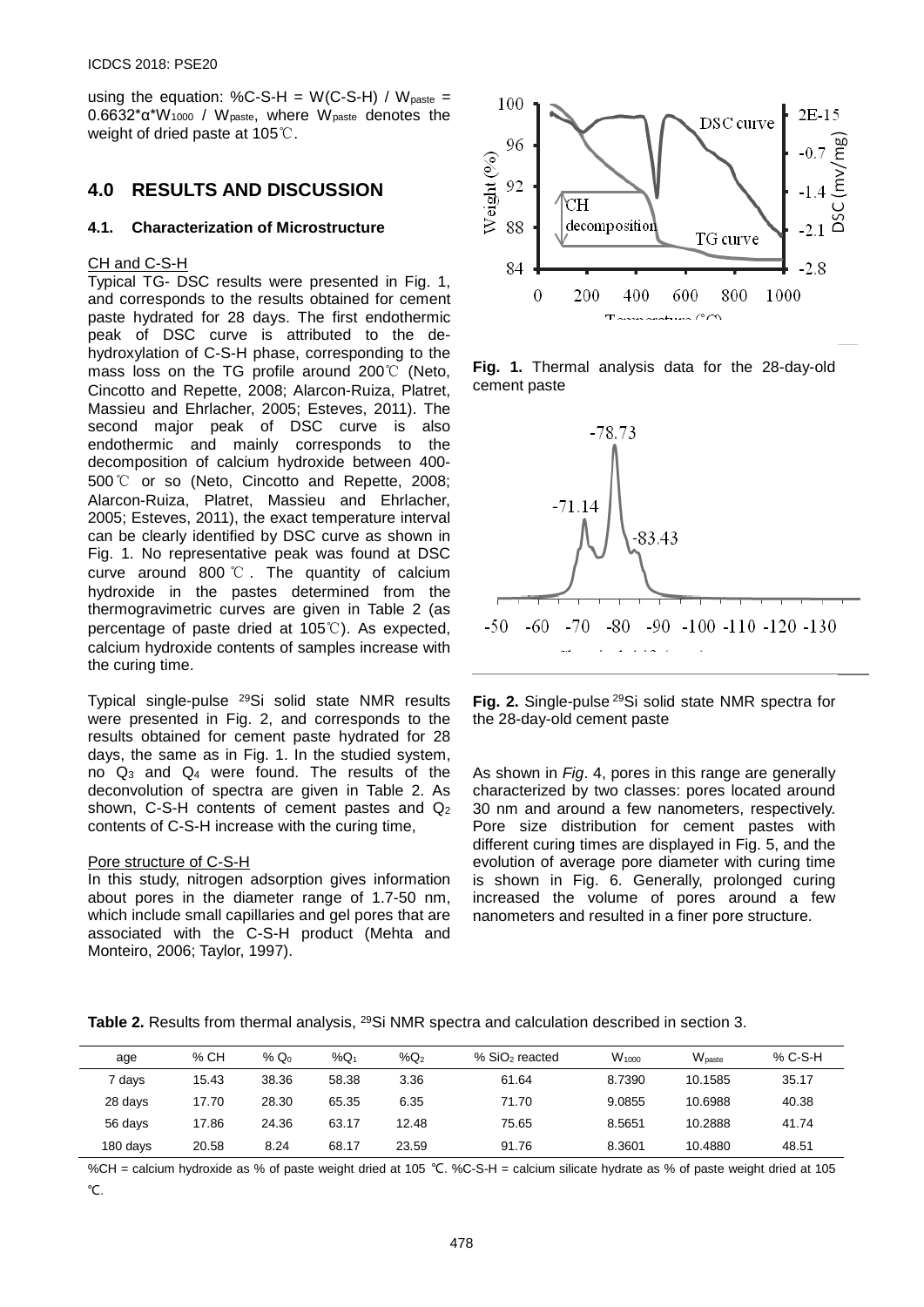

**Fig. 3.** C-S-H content versus curing time of hydrated cement paste



**Fig. 4.** Pore size distribution for the 180-day-old cement paste as measured by nitrogen adsorption



**Fig. 5.** Pore size distribution for cement paste with different curing time

## **4.2. Drying Shrinkage**

The curves shown in Figs. 7a and 7b illustrate drying shrinkage and weight loss versus time during the equilibrium drying and re-saturating process. The data shown are for the 28-day-old cement paste.



**Fig. 6.** Average pore diameter for cement pastes with different curing time

The curves are typical for the systems investigated and each curve is the average of the results obtained from two companion specimens. As is shown, there is a continuous increase in shrinkage and weight loss as RH decreases. After resaturating, weight loss can be almost fully regained while a large portion of the drying shrinkage is irreversible. There was a significant hysteresis between the weight loss and weight regaining at each RH range and a large portion of the weight loss was regained after re-immersing in the lime-water. The case was the same for shrinkage.

Shrinkage and weight loss results for cement paste of different curing time are summarized in Table 3, where total drying shrinkage is the equilibrium shrinkage value after drying to 7% RH, irreversible shrinkage is the shrinkage value after re-saturating in lime-water, and reversible shrinkage is the difference between the two. The calculation method of weight loss is similar to that of drying shrinkage.

## **4.3. Relationship Between Drying Shrinkage and Microstructure**

#### Shrinkage resisting phase and drying shrinkage

In the 100 - 54% RH range, shrinkage at an earlier age (7 days) is relatively large, but at later ages, these values are lower. It is suggested that the main driving force of shrinkage in this range is associated with capillary tension (Taylor, 1997). On the one hand, according to the weight loss data in Table 3, less volume of pores is dried to empty with age which means fewer menisci was formed, with less water having high capillary tension, resulting in lower stress and subsequently lower shrinkage strains. On the other hand, as indicated by the 29Si NMR spectra data, extended curing not only increased the C-S-H content in hydrated cement paste but also increased the polymerization of C-S-H according to the  $%$   $Q_2$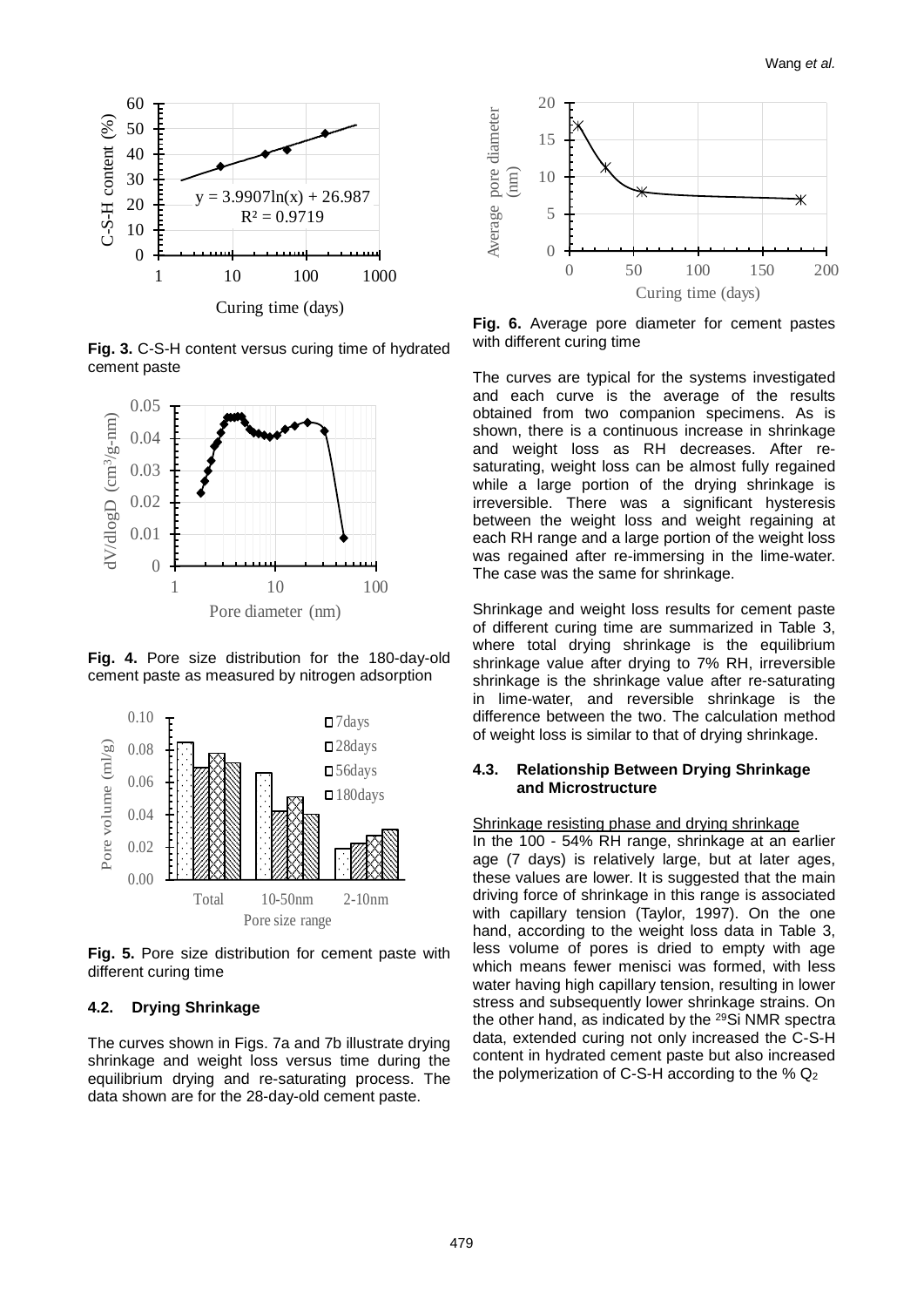

**Fig. 7.** (a) drying shrinkage of the 28-day-old hardened cement paste under equilibrium drying and resaturating, (b) weight loss of the 28-day-old hardened cement paste under equilibrium drying and resaturating

**Table 3.** Drying shrinkage and weight loss results for cement pastes of different curing time

|          | Shrinkage (% in length change)/ Weight loss (% in mass change) |            |            |            |              |            |
|----------|----------------------------------------------------------------|------------|------------|------------|--------------|------------|
|          | Total                                                          | 100-54% RH | 54-23% RH  | 23-7% RH   | Irreversible | Reversible |
| 7 days   | 0.566/13.17                                                    | 0.359/8.52 | 0.120/3.01 | 0.087/1.64 | $0.290/-$    | $0.276/-$  |
| 28 days  | 0.536/10.87                                                    | 0.292/5.60 | 0.171/3.60 | 0.073/1.67 | $0.205/-$    | $0.329/-$  |
| 56 days  | 0.509/11.98                                                    | 0.266/5.49 | 0.158/4.99 | 0.085/1.50 | $0.157/-$    | $0.352/-$  |
| 180 days | 0.459/11.84                                                    | 0.264/5.44 | 0.122/5.09 | 0.073/1.29 | $0.133/-$    | $0.326/-$  |

Irreversible weight loss was not calculated because weight loss can be almost fully regained.

data in Table 2. C-S-H grows more and stronger over time, developing a rigid network of hydration product inserted with more CH as the restraining phase according to the %CH data in Table 2. Thus, the resulting cement paste is stiffer and possesses a higher modulus, which would shrink less even under the same stress.

In the 54 - 23% RH range, shrinkage is likely due to the empty of smaller pores (e.g.,  $<$  10 nm), which are associated with the main hydration product, i.e., C-S-H. The volume of smaller pores increases over time as indicated by the nitrogen porosity data. Weight loss data in Table 3 also indicates that the volume of pores emptied in this range increases with increasing age of paste, which should result in higher shrinkage strains. However, shrinkage in this range increases from 7 days to 28 days, and then decreases with age. Again, a reasonable explanation should be that C-S-H grows more and stronger over time, resulting in a stiffer paste with a higher modulus, and shrink less even under higher stress.

In the 23 - 7% RH range, weight loss and shrinkage show very relatively tiny decrease trend with curing time. Shrinkage in this range are likely due to the empty of the smallest pores which cannot be detected by the nitrogen porosity analysis (Mindess and Young, 1981; Juenger and Jennings, 2001).

On the whole, in the 100 - 7% RH range, the total and irreversible shrinkage decrease with curing time, that is, with the increasing content of C-S-H and CH.

From the shrinkage analysis above, it could be concluded that CH and C-S-H appears to increase the resistance of hydrated cement paste to drying shrinkage and that the shrinkage of cement paste depends mainly on its resistance to deformation.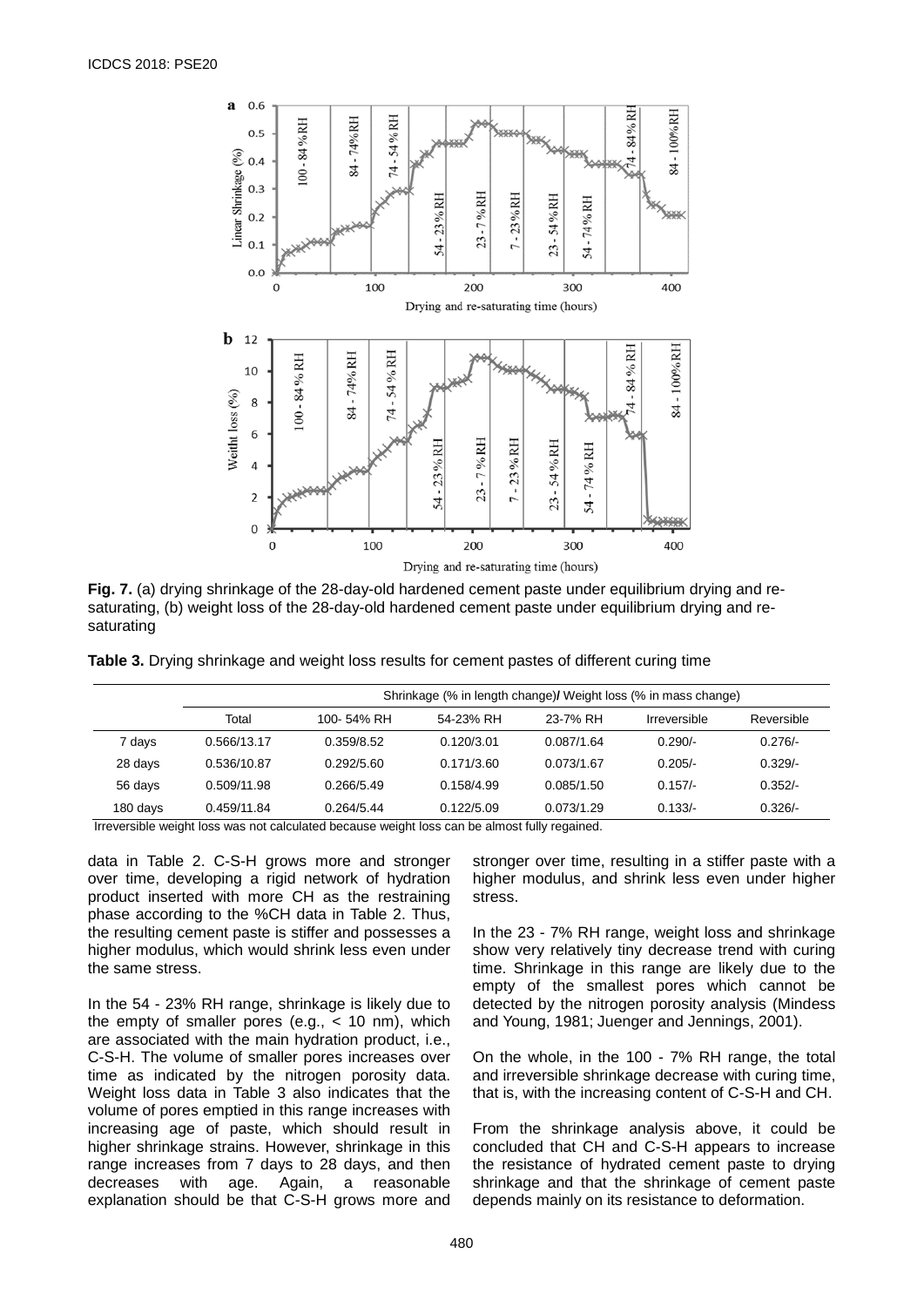**Table 4.** Ratio of weight loss and relationship between weight loss and shrinkage in each RH range

|             | Ratio of weight loss (%)/ Shrinkage per weight loss(*10 <sup>-2</sup> ) |              |              |  |  |
|-------------|-------------------------------------------------------------------------|--------------|--------------|--|--|
| Curing time | 100-54% RH                                                              | 54-23% RH    | 23-7% RH     |  |  |
| 7 days      | 64.69/0.0421                                                            | 22.86/0.0399 | 12.45/0.0530 |  |  |
| 28 days     | 51.52/0.0523                                                            | 33.11/0.0475 | 15.36/0.0437 |  |  |
| 56 days     | 45.82/0.0484                                                            | 41.65/0.0322 | 12.52/0.0567 |  |  |
| 180 days    | 46.02/0.0485                                                            | 43.06/0.0240 | 10.91/0.0566 |  |  |

## Pore structure and drying shrinkage

Table 4 summarizes the ratio of weight loss occurred in each RH range for pastes with different curing time. For the 7-day-old paste, 64.69% of the weight loss occurred in the 100 - 54%RH range. For older pastes, the ratio of weight loss in this range decreases and more ratio of weight loss occurred below 54% RH. Data from nitrogen sorption as indicated in *Fig*. 4 and 6 shows that older pastes have a finer pore structure.

For the 7-day-old paste, 1% of weight loss induces 0.0421% of linear shrinkage in the 100 – 54% RH range. In the  $54 - 23\%$  RH range, 1% of weight loss induces only 0.0399% of linear shrinkage. Detailed results for pastes of different curing time are summarized in Table 4. It could be identified that for a certain paste, the same amount of weight loss induced less linear shrinkage in the 54 - 23% RH range than in the 100 - 54% RH range. A reasonable explanation could be that the modulus of cement paste increases after drying, and thus will shrink less even under higher stress. There is evidence in literature that drying caused an increase in polymerization (Bentur, Berger, Lawrence Jr., Milestone, Mindess and Young, 1979), which would result in a stiffer paste. Besides, the mechanical behaviour of cement paste could be described in the framework of porous media, and the bulk modulus of paste would increase with the loss of water (Ghabezloo, Sulem, Guédon, Martineau and Saint-Marc, 2008; Vlahinić, Jennings and Thomas, 2009).

# **5.0 CONCLUSIONS**

C-S-H grows more and stronger over time, resulting in a stiffer and denser paste structure. The total shrinkage of cement paste after drying to 7% RH and irreversible shrinkage decreases with increasing amount of C-S-H and CH. The formation of C-S-H increase the resistance of cement paste to shrinkage rather than enhance drying shrinkage by providing more gel pores and empty of which would bring large stress on the solid skeleton. Detailed study of drying shrinkage and weight loss of cement pastes in different RH ranges indicates that prolonged curing time resulted in a paste with a finer pore structure and more weight loss when dried in lower humidity and that for a certain paste, the same amount of weight loss induced less linear shrinkage in the 54 - 23% RH range than in the 100-54% RH range. This would probably be a reason why the

presence of more gel pores doesn't bring larger drying shrinkage.

## **Acknowledgement**

We gratefully acknowledge the financial support provided by the National Natural Science Foundation of China, Grant No. 51172292, named as Insight into the Micro- and Nano- Scale Mechanism of Drying Shrinkage of Hardened Cement Paste.

## **References**

- Alarcon-Ruiza, L., Platret, G., Massieu, E., Ehrlacher, A., 2005. The use of thermal analysis in assessing the effect of temperature on a cement paste. Cement and Concrete Research, 35(3):609–613.
- Bentur, A., Berger, R.L., Lawrence Jr., F.V., Milestone, N.B., Mindess, S., Young, J.F.,1979. Creep and drying shrinkage of calcium silicate pastes: III. A hypothesis of irreversible strains. Cement and Concrete Research, 9(1):83–95.
- Cong, X., Kirkpatrick, R.J., 1996. 29Si MAS NMR study of the structure of calcium silicate hydrate. Advanced Cement Based Materials, 3(3-4):144- 156.
- Esteves, L.P., 2011. On the hydration of waterentrained cement–silica systems: Combined SEM, XRD and thermal analysis in cement pastes. Thermochimica Acta, 518(1-2):27–35.
- Ghabezloo, S., Sulem, J., Guédon, S., Martineau, F., Saint-Marc, J., 2008. Poromechanical behavior of hardened cement paste under isotropic loading. Cement and Concrete Research, 38(12):1424– 1437.
- Girão, A.V., Richardson, I.G., Porteneuve, C.B., 2007. Composition, morphology and nanostructure of C–S–H in white Portland cement pastes hydrated at 55 °C. Cement and Concrete Research, 37(12):1571–1582.
- Hansen, W., 1987. Drying shrinkage mechanisms in Portland cement paste. Journal of the American Ceramic Society, 70(5):323-328.
- He, Y., Hu, S., 2007. Application of <sup>29</sup>Si nuclear magnetic resonance (NMR) in research of cement chemistry. Journal of Materials Science & Engineering, 25(1):147-153. (in Chinese)